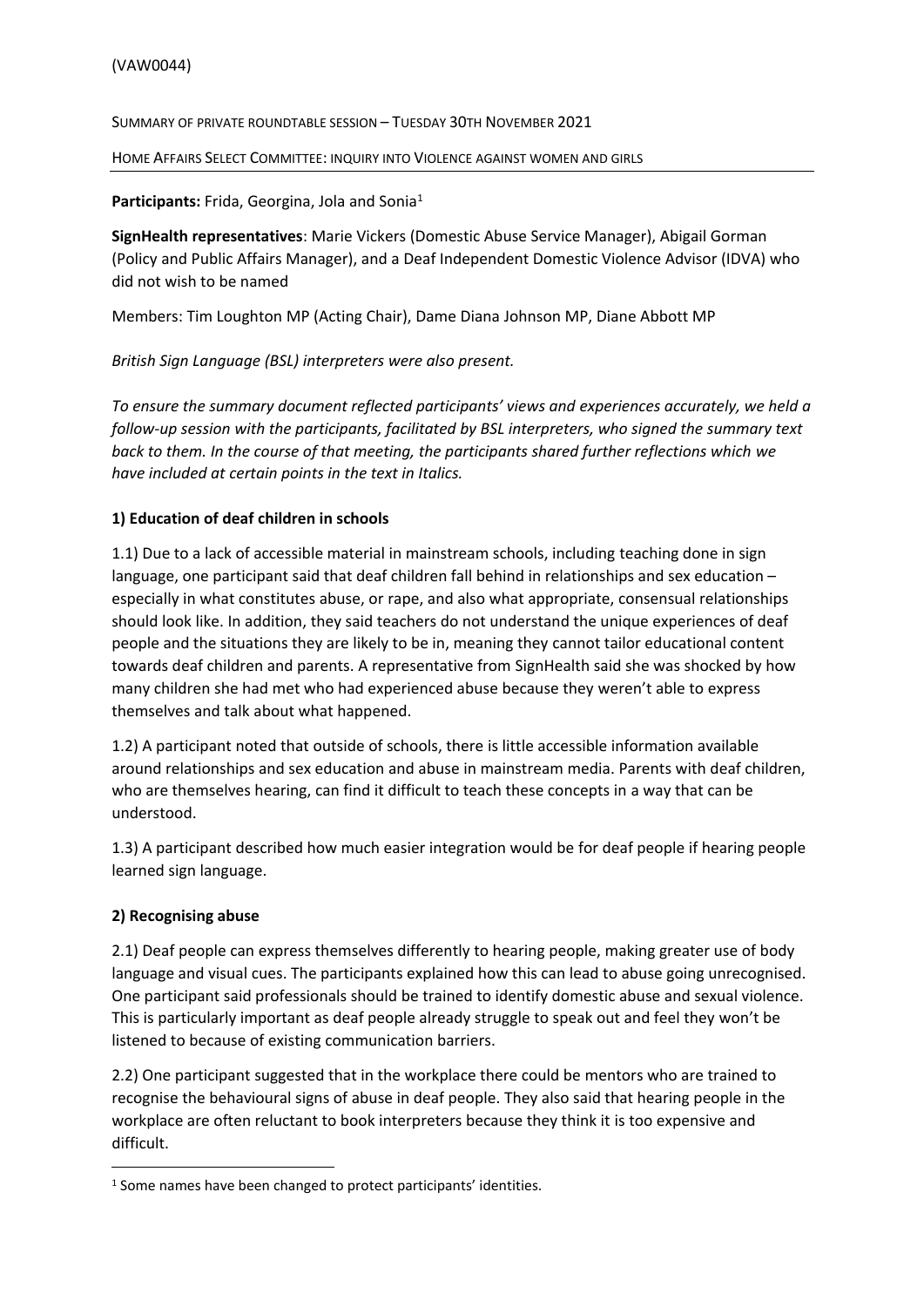2.3) One participant shared an experience where a teacher had not recognised that they might be vulnerable during a parents evening at their child's school, when they were sat next to their abusive ex-partner and felt traumatised. Participants felt that teachers need to better understand how deaf women and girls might be abused.

### **3) Accessibility of support services**

3.1) Participants said there was a lack of understanding in the deaf community about what services they could access because these services do not have much visibility in mainstream and social media. The group, including a representative of SignHealth, said there needed to be more accessible information about what support services are available for deaf people, and for this information to be advertised more widely. It was suggested that all professionals should have access to appropriate training.

3.2) It was mentioned twice that deaf people had to wait to access services as they needed to be referred by a GP, for both mental health support and to access SignHealth's services. Participants noted that for them the process was very time-consuming compared to hearing people, and that delays had a negative effect on their mental health.

3.3) Another participant explained that some services only offer a phone number or text relay to contact them, whereas they would prefer to use video calls as it is better for sign language where it is important to communicate face-to-face.

3.4) Some participants said that because deaf people come from all kinds of different backgrounds, that a range of correspondence options – not just limited to British Sign Language and the English language – would be an important thing for services to offer to improve accessibility. A participant described receiving information in English as too overwhelming and that, when she asked for more support, none was provided.

### **4) The lack of interpreters available when accessing services**

4.1) Participants expressed how essential it was to have access to an interpreter when using services, but that often they simply cannot afford to hire one themselves. Participants agreed that organisations should provide interpreters for deaf people in order to remove the barriers that prevent them having the same level of access as hearing people. It was noted that services have sometimes offered interpreters but then later on said it is too expensive. Participants said that there can be long time delays before an interpreter can be found which causes added stress. In some cases, there have been delays of up to 2 weeks before an interpreter can be found to enable the deaf person to access the service.

4.2) One participant was receiving support in a divorce application from the Citizens Advice Bureau until funding cuts meant they were no longer able to provide an interpreter, leaving her unsure as to where she could find pro bono advice.

4.3) One participant noted that when she tried to access domestic abuse support, they only provided a trainee interpreter, so information got lost. Similarly, when she had appointments with a hearing therapist, there was confusion over who would pay for the interpreter.

4.4) A representative of SignHealth said it was important that deaf survivors are able to communicate directly with supporting staff, not through an interpreter. She also added that deaf survivors are better supported when there is consistency with those they are communicating with, rather than constantly changing interpreters.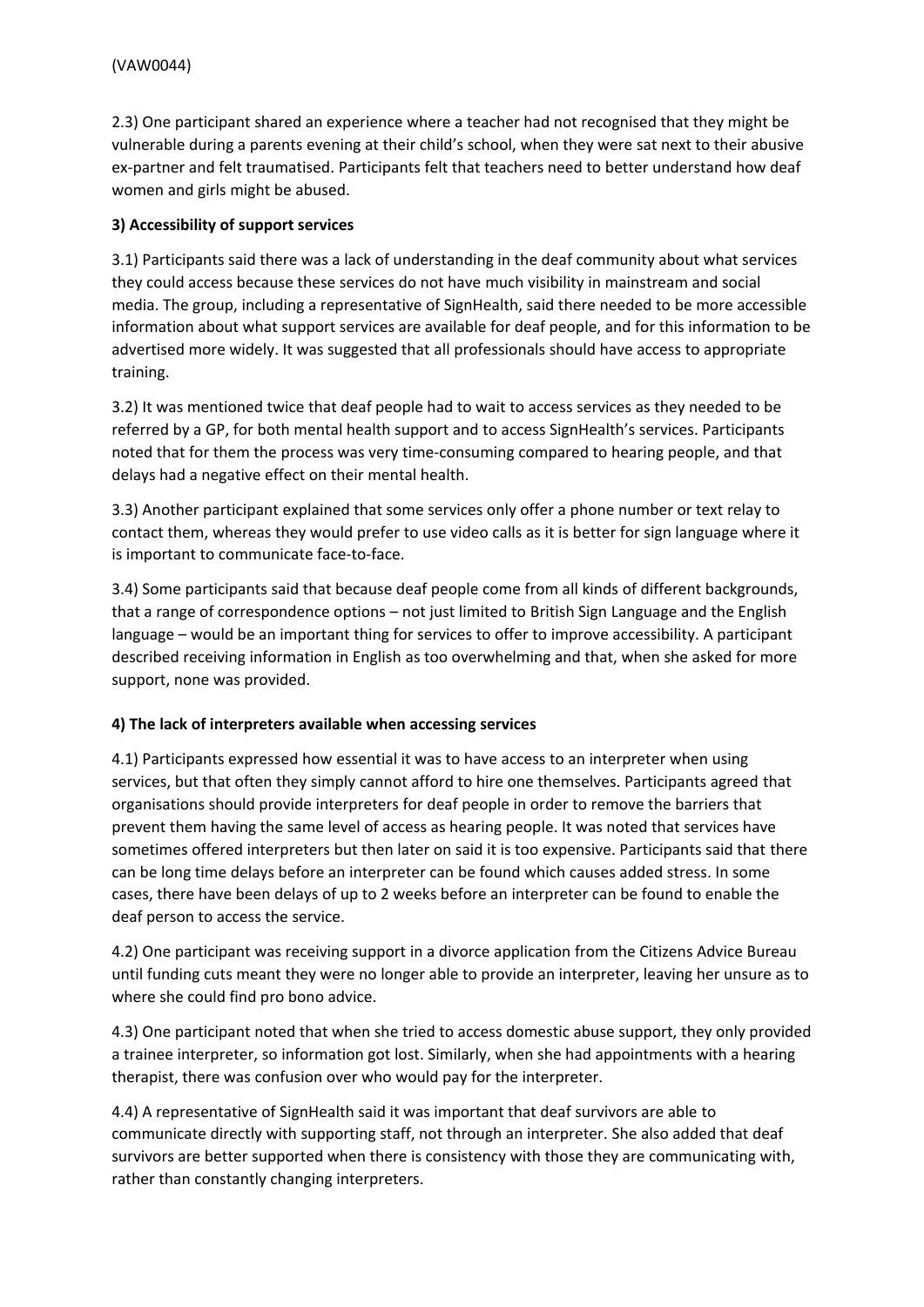4.5) An example of good practice was one London council's provision of interpreters: it is possible to book an interpreter in advance for support and advice, as well as in an emergency without a booking. One participant said that the government should learn from this council and look at how other councils could run a similar service. Participants said that accessing services is not easy and that the barriers made them feel alone or like giving up looking for help. A participant told us that being able to access services in her own language would change her whole world.

# During the follow-up meeting, participants shared the following further reflections on accessing services:

*The participants agreed that professional services such as the police, GPs and other service providers should be better at communicating information to each other. They said that it is exhausting that every interaction requires them to repeat their communication needs, disability and history. They have to explain again and again but the information is never recorded or shared. A participant felt that technology should mean that this information can be easily saved and shared. One participant* pointed out that at the GP it is easy to request language interpretation, and that on one occasion she *had been provided with an interpreter in the language of her home country, but never a sign language interpreter. She said that BSL interpretation should be on the list of languages available as standard.*

*Another participant said that doctors, and other professionals, almost always ask identity questions about ethnicity and other characteristics but these forms do not tend to ask about disability. The participants said they wished they had the opportunity to state that they are deaf, along with their specific communication needs, on the form and as a result receive or be referred to appropriate services. They felt that disability and communication needs should be a standard part of these forms.*

### **5) The negative impact of Covid-19 restrictions**

5.1) A representative of SignHealth raised the issue that alongside the increase in reported domestic abuse during the Covid-19 lockdown, complex and changing information about restrictions was not communicated in an accessible way to deaf people.

5.2) People were not aware of their rights in this situation, and hearing perpetrators were able to take advantage of this, for example, by telling people they were not allowed to leave the house when in reality they could (due to exemptions for domestic abuse) and therefore coercive control easily took place.

5.3) The absence of face-to-face contact created further barriers for deaf people in accessing support.

### **6) Issues with the police and reporting abuse**

6.1) Participants said that deaf people are faced with difficulties in their encounters with the police that hearing people are not, further increasing their vulnerability as victims of abuse. Participants said that the police's attitude towards deaf people is very poor, along with their lack of understanding of deaf people's needs and experiences.

6.2) One participant was unable to provide a verbal statement to the police due to the fact that English was not her first language yet no British Sign Language interpreter was made available. The emails from the police that followed, sent in order to book interviews and to ask for more information, were written in complicated English and this participant was given no other accessible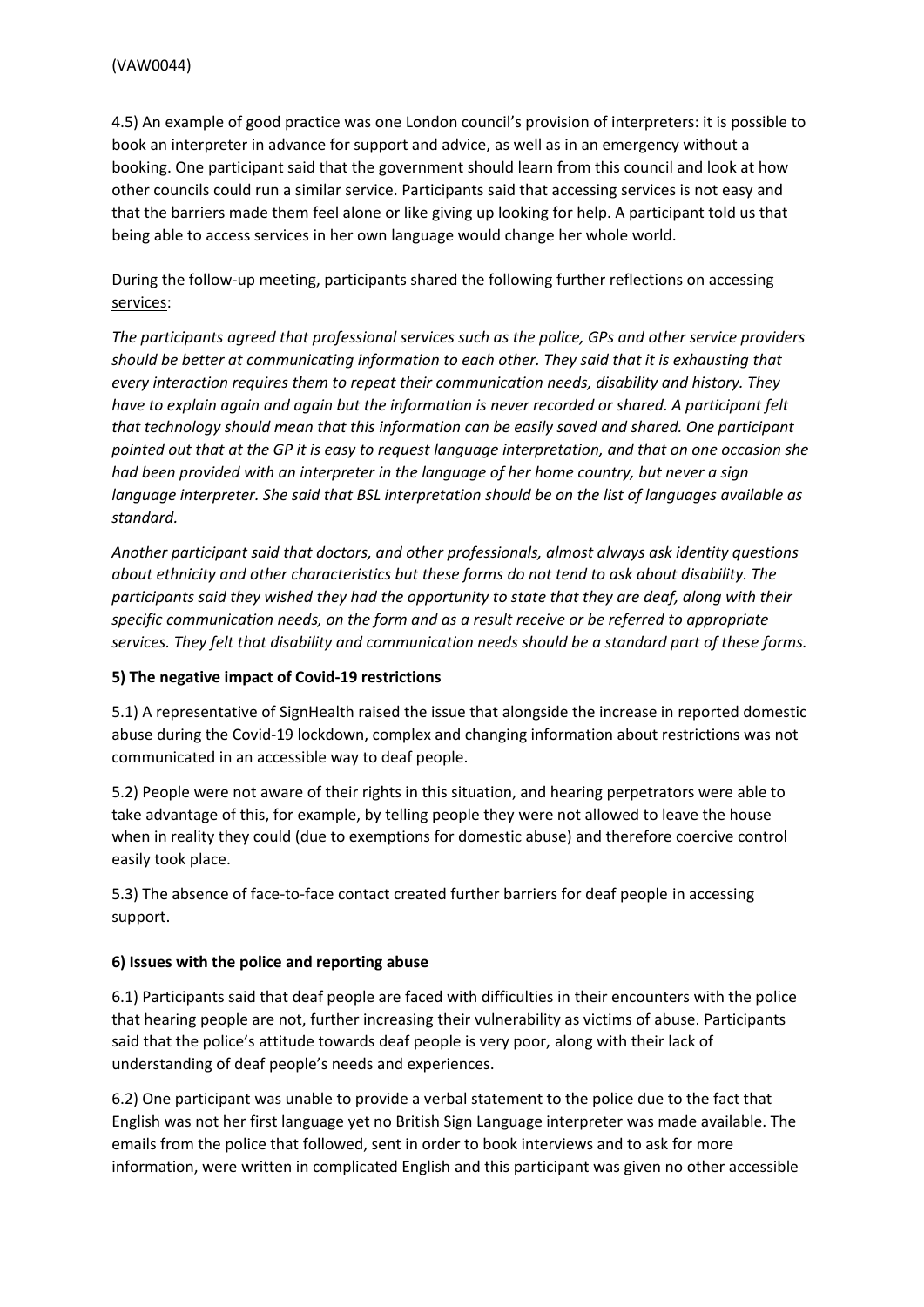means of contact. She said her rights had been challenged, and that nobody had taken into account the fact that she was not only deaf but also spoke English as a second language (the police assumed they would simply be able to respond in writing and understand their emails).

6.3) A participant described how it took all day for an interpreter to arrive at the police station, and 4 hours to make a statement; usually an interpreter cannot even be booked for the same day. In dealings with the police, she said she had previously had to rely on Google Translate and write tiny notes in English on a sheet of A6 paper. On this occasion, the participant's hearing parents, who do not speak English, had been present. The police used her parents to communicate with her, arranging for an interpreter who was fluent in their spoken language to interpret via police radio. The participant expressed disappointment that the police could arrange an interpreter for her parents, but not a British Sign Language interpreter for her, even though she was the person they were there to support. The participant felt she had to do double the work of a hearing person to communicate a crime to the police, and also felt ignored. Eventually the case was closed, which the participant felt was due to the communication issues. She said these barriers caused a serious decline in her mental health. The participant was being stalked, and said she did not feel safe at home.

6.4) The issue with the initial emergency call to the police was raised: one participant stressed that a hearing person is able to speak first and more clearly on the phone than a deaf person, and that if a perpetrator of abuse is hearing and present they can manipulate the situation and influence the initial impression the police gets of a reported crime.

6.5) It was said that there is a lack of consistency in how the police deal with deaf complainants. Sometimes there is more understanding, but other times deaf people are treated poorly, and that cases are handed over many times within the police.

6.6) Participants said that in some cases the police should know that they will need to bring a BSL interpreter when meeting a deaf person. However, the information that a person is deaf often seems to be missed by, or not communicated between, professionals. Participants felt that the police, and other professionals, fail to acknowledge and prepare for what deaf people need. The participants agreed that deaf people regularly have to check whether an interpreter has been booked and that the onus is always on the deaf person, not the service provider, to make sure this happens. The participants felt the onus needed to change.

### **7) What could be done to improve awareness in the police?**

7.1) It was suggested that police should provide emergency interpreters and that mandatory deaf awareness training, and specific training for addressing domestic abuse within the deaf community, was needed. Two participants said that a remote video relay service would be helpful to contact interpreters straight away, face-to-face. In particular for domestic abuse victims, having direct contact via video relay would make them feel safer when in a dangerous situation.

7.2) One participant flagged an example of where police procedures can improve, explaining that they should not arrest a deaf person in the usual way by restraining their hand behind their back but rather by the front. They said there should be more awareness that a deaf person using their hands to communicate in an arrest or confrontational situation is not being aggressive, but rather trying to express themselves.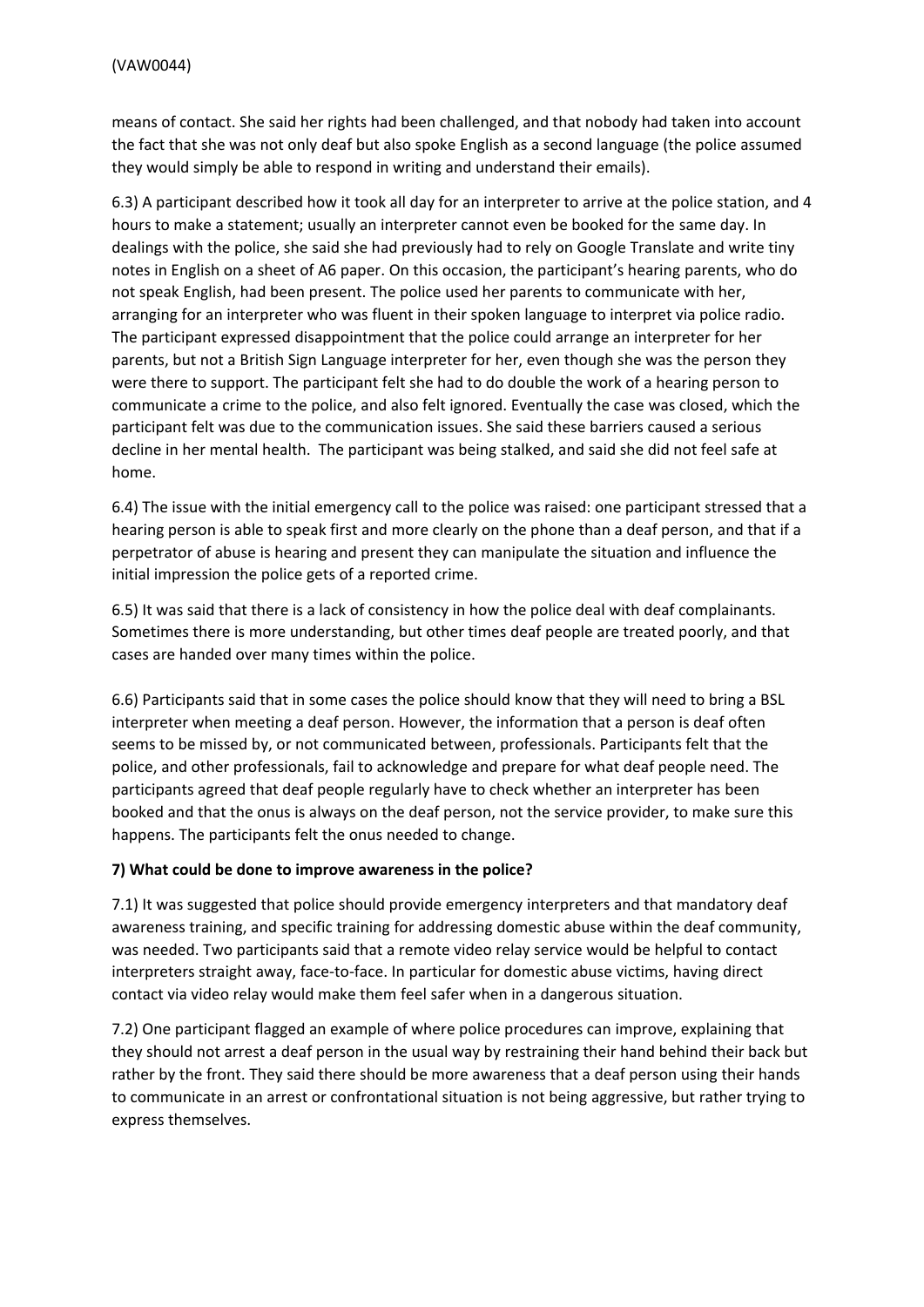# During the follow-up meeting, a participant wanted to add the following specific example related to the police:

She said the police tried to make her give a statement without an interpreter present because she is able to partially lipread. She felt the police did not acknowledge her right to have an interpreter and *did not understand that by only lipreading, she may miss important things for the statement. She said the police pushed back on her request for an interpreter and wanted to muddle through; she said this shows a poor attitude towards deaf people.* 

# **8) Issues when dealing with courts and the wider legal system**

8.1) Participants experienced difficulties going through the criminal justice system which were directly linked to them being deaf, as well as not always having the support and resources they need. Two participants said that having to constantly repeat themselves to make hearing people understand is exhausting.

8.2) One participant did not think the judge at their court case had much understanding or awareness of deaf women's experiences of abuse and harassment. They felt that a hearing person would have received more support and understanding.

8.3) One participant thought they had not been able to provide sufficient evidence for a case. They had reported sexual abuse to the police, but a delay in arranging an interpreter negatively affected the statement they were able to give. They were also examined in hospital following rape, but the lack of an interpreter made this difficult and distressing.

8.4) The same participant's court session was delayed as the interpreter did not turn up (the participant said they believed this had been forgotten about) which made the process even more frightening. The perpetrator received a 'not guilty' result, which the victim did not think would have happened if they had been adequately supported as a deaf person to provide evidence. The participant said they did not have any respect for the system, and that they had been given up on. The participant said they were still angry and did not know their rights or whether they could challenge the verdict.

### **9) Access to Legal Aid**

9.1) One participant pointed out that the budget for Legal Aid does not cover the costs of an interpreter, leaving no choice but to fund this out of their own pocket if they wanted to communicate with a solicitor in their own language. They said that the provision of interpreters should be covered by Legal Aid.

9.2) One participant, who applied after changes to the Legal Aid budget, was unable to access any financial support for the 8 years she was dealing with legal issues concerning an abusive ex-partner. Initially, her family were able to provide financial support to hire a barrister and a solicitor but as the complicated case went on for many years, eventually, they were unable to pay. She received no financial provision under legal aid. The participant believes that the changes to Legal Aid which meant she had no support should be reversed, particularly to support women who are suffering from domestic abuse.

During the follow-up meeting, participants shared the following further reflections on access to Legal Aid: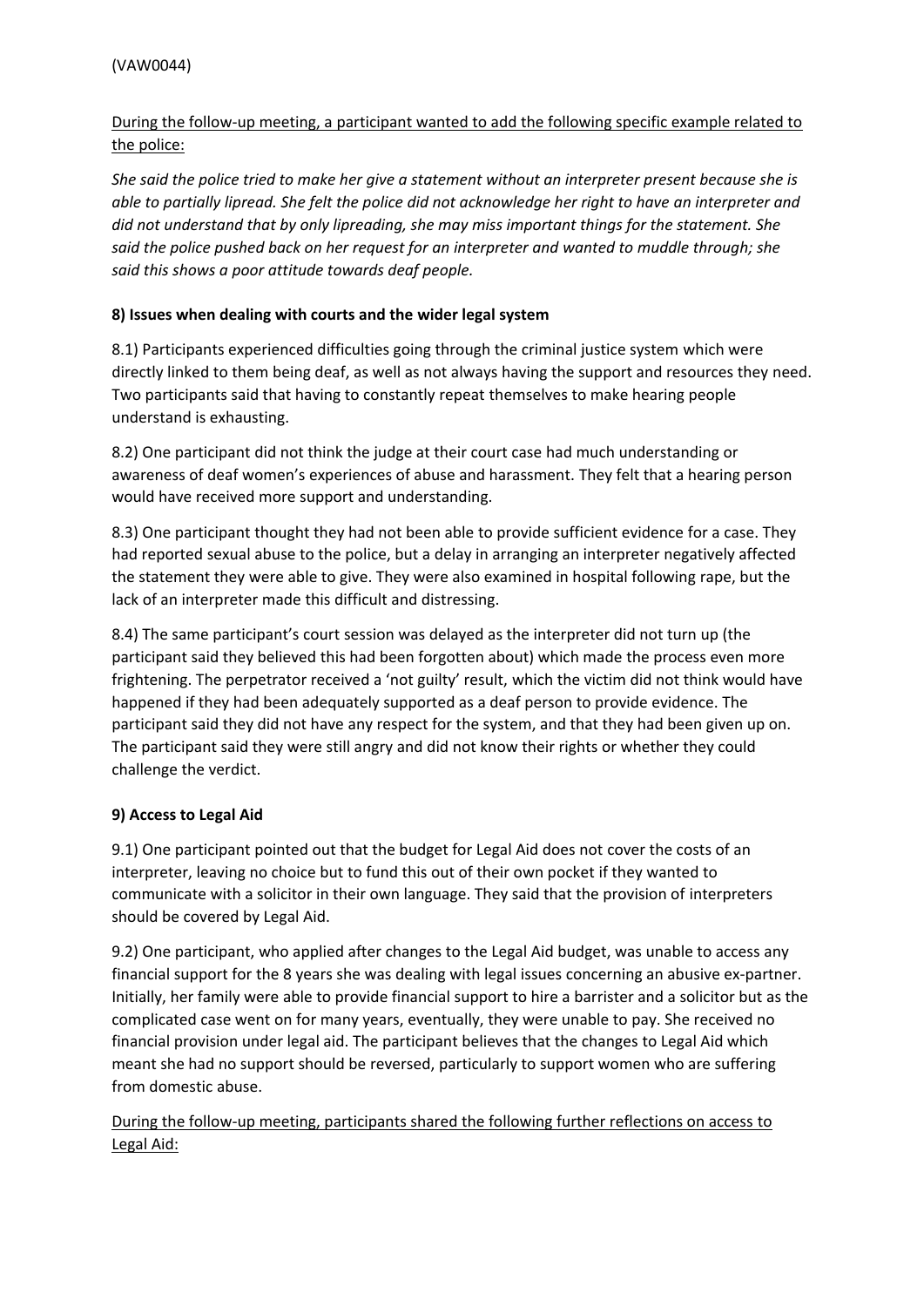A participant added that there is a cap on legal aid and if you go over a certain amount you cannot *get support. She pointed out that if someone is suffering repeated domestic abuse, with a number of separate incidents, you will go over this threshold and then won't be able to afford to get help.*

*Another participant pointed out that deaf women on low incomes struggle to find out about the resources available to help them in their legal cases. There is much less information for deaf women about financial support and how to get it, which is an additional barrier.*

#### **10) Recognition of British Sign Language and a British Sign Language Act**

10.1) Participants felt strongly that British Sign Language needed to be recognised by law and integrated into every statutory service, as barriers are present across services and institutions such as the justice system and mental health services. They were in support of the introduction of a British Sign Language Act.

10.2) One participant said that the government website should be fully accessible in BSL, as the information there is overwhelming for those who do not speak English as a first language (and that it could also be in a more international format for those arriving in the UK).

### **11) Issues around housing**

11.1) Participants felt that support for finding suitable housing was lacking. One participant explained the situation had left her feeling extremely vulnerable as an abusive ex-partner still knows the location of her home, and she, along with her child, are not able to move to a new house. She said that to apply for social housing she was told you have to be a resident in the borough for five years, despite the housing officer knowing the participant had suffered domestic violence and abuse. The participant wished that there were exceptional circumstances for people who have been through domestic abuse. The participant made a formal complaint but said the complaints process required a lot of written English which was very difficult. She said that having to explain to people again and again that she was deaf, and what this meant for communication, was exhausting and made her want to give up. She is still living in a one bed flat, with her child sharing her room, because she has been unable to move into a two-bedroom house. Even after providing evidence, including a statement from the refuge, the end result was an offer from the Housing Authority to change the locks of the property. This has left her feeling no less afraid than before. This participant was also asked to communicate through somebody who signs, but was not a certified interpreter, which was inappropriate. The interpreter did not know specialist language around domestic abuse, or understand the context of abuse, which made communication even more difficult. The participant still has anxiety and feels unsafe in her housing. She said this is difficult because she does not want her child to see she is living in fear. Being unable to move has had severe implications for her mental health. The participant said she was also unable to get housing in the private rented sector because in London it is incredibly expensive to rent a two-bedroom property as a single parent.

11.2) Another participant also said she had to flee her home along with her children because of an abusive male partner. She was not aware of any support they could receive or where to find it until a hearing friend found a solicitor to help. The participant and their children were homeless for a period before moving into a temporary flat. The abusive male partner, meanwhile, remained living in the original house and was unaffected; she had had to move boroughs to find safety while he was able to stay in their home with no issues. The participants all felt that male perpetrators get to stay in the same house, they do not have to pay and they don't have the responsibility, financially or emotionally of raising their children. The asked why it is the women who always have to find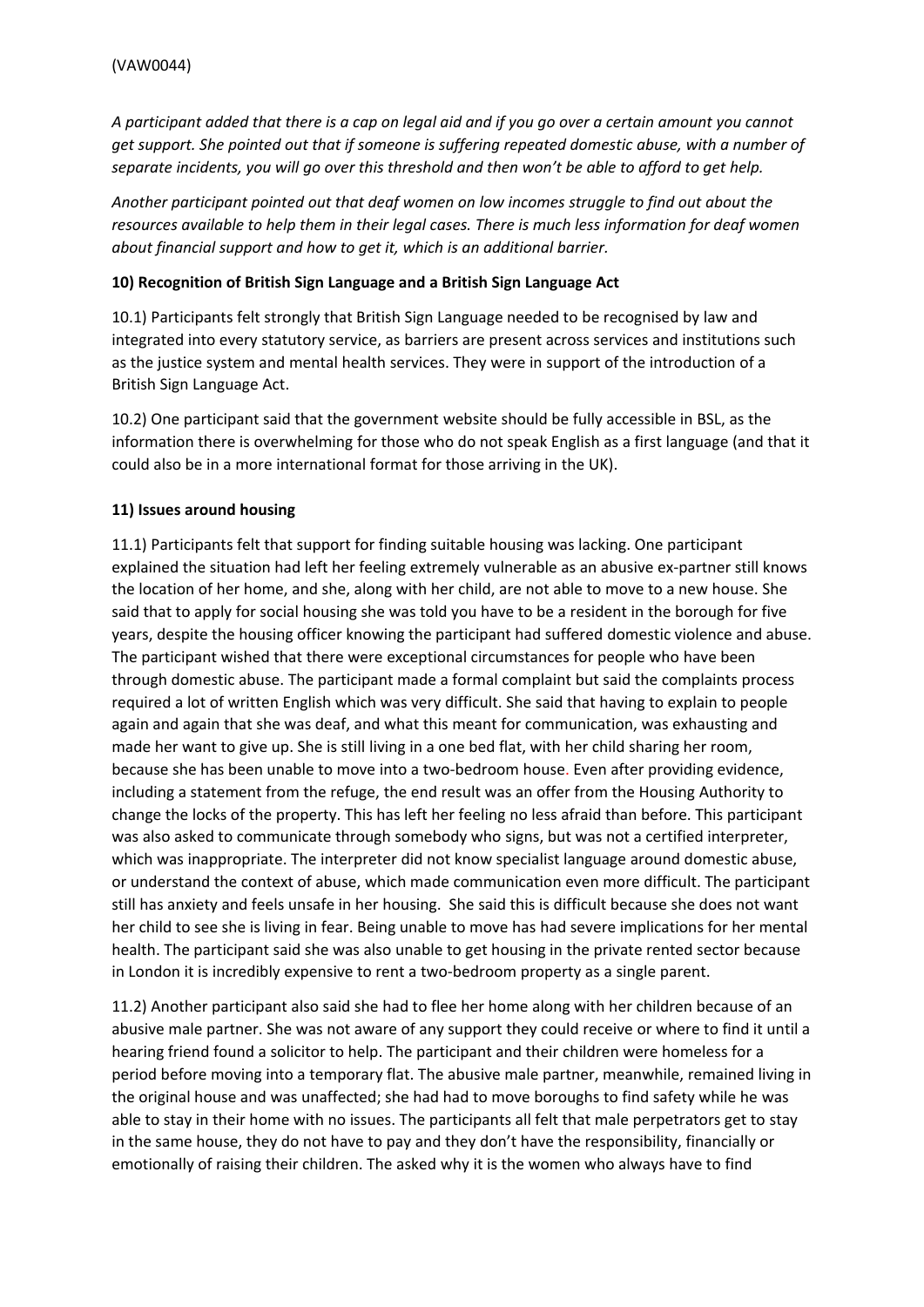everything and do everything when they are the victims. They felt that deaf men benefit from this privilege as well as hearing men.

#### During the follow-up meeting, participants shared the following further reflection on housing:

*Another participant wanted to add her experience of a similar issue. She left an abusive partner and sought social housing near to her parents in another borough. That borough would not give her* housing because she had not lived there for the last 5 years. However, she did not want to live in the *same borough, near her abusive ex-partner. No interpreter was provided and so one of her parents* had to act as an interpreter to explain the situation and the fact she was fleeing domestic abuse. The *council said her domestic abuse "was not serious enough" and did not acknowledge her vulnerability* which meant she had to move into her parents' home with her child. There was no housing for her. *She said she felt that councils should give emergency housing to people fleeing domestic abuse and that abuse is abuse, no matter the level of severity.*

*The participants agreed that contacting estate agents was very difficult and presented a further barrier to accessing housing in the private sector. They said estate agents prefer to speak on the phone, which doesn't meet deaf people's needs, and by the time they are able to respond to emails* or to send a text the property will be gone. Participants said it is exhausting constantly trying to *explain to different estate agents their communications needs, and this contributed to the difficulty renting properties.*

A representative of SianHealth followed up to say that if a victim of domestic abuse wishes to stay in *the family home, and make the perpetrator leave, this can be seen by housing officers as an indication that their abuse was not that serious. She said mums can make this decision to try and keep children in their schools, and to ensure they can continue to access specialist services or work, despite feeling afraid. However, this means the housing officers do not take them seriously as victims. She said this attitude must change. The representative also gave a specific example of a deaf survivor whose child was in a specialist school for deaf children. As the child was receiving excellent education and care, and there was no guarantee they would be able to attend another specialist* school if they moved, the deaf mum decided to try and stay in the home to ensure the child could stay *in the school.*

### **12) Safeguarding within the deaf community**

12.1) The participants wished to remain anonymous because the deaf community is small and they could potentially be identified based on the evidence they have provided. There is also the risk of a perpetrator being able to identify them. One participant highlighted the negative effect this has on mental health as they were unable to share their trauma with other sympathetic deaf people. They explained that they were afraid to seek support unless they could be sure what they said would be treated confidentially, including approaching organisations for services.

### **13) Survivors of abuse in refuges**

13.1) A representative of SignHealth said that Deaf survivors are often denied access to refuges for unclear reasons supposedly to do with health and safety. She explained that while hearing women tend to leave refuges in six weeks, the average time for deaf women is eight and a half months. One reason for this is that hearing women can communicate with each other and with staff easily, whereas deaf women can find it more difficult to communicate with other survivors, leaving them very isolated and delaying the healing process. Another important factor is that hearing women within refuges are able to make appointments easily, use the telephone and so make progress with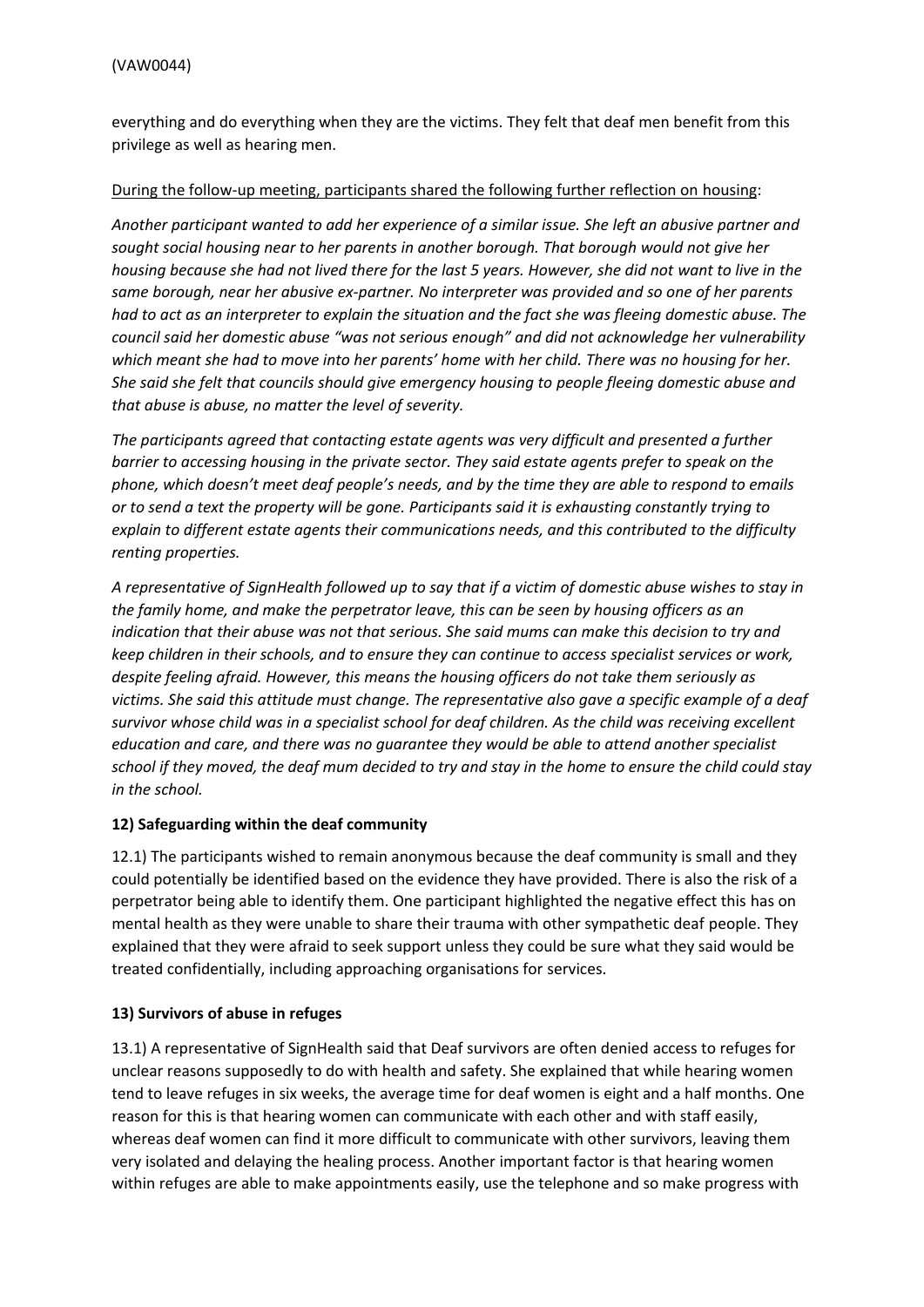their lives. Deaf women need to book interpreters, which they may not be able to afford to hire and so they have to wait before they can begin to progress their lives. Deaf women face specific barriers that are not present for hearing women.

13.2) Refuge staff have to be educated on supporting deaf survivors by SignHealth, as there are no other by and for specialist domestic abuse services provided in British Sign Language for deaf survivors to access.

### **14) Funding of SignHealth**

14.1) A representative of SignHealth said that most funding of their organisation comes from local authorities, and from Police and Crime Commissioners, the Home Office, or London Councils. They are not always successful in their applications as the numbers of people in the deaf community are lower than in others. They feel that those allocating funding do not think it is worth spending the money on fewer people in need.

14.2) The same representative suggested that there should be set, allocated funding to SignHealth. There was the feeling that those who decide on funding do not understand the needs of deaf survivors of domestic abuse.

#### **15) Rehabilitating deaf perpetrators**

15.1) A representative of SignHealth spoke about the need to consider deaf perpetrators of abuse as well as victims, and whether rehabilitation programmes are less effective for them due to a lack of accessibility. They explained that aggression from deaf perpetrators is sometimes linked to barriers that they themselves have faced which hearing people might not understand, and that because of this it is important for deaf people to rehabilitate deaf perpetrators, rather than a hearing person or hearing people being the sole contact with perpetrators.

15.2) A SignHealth representative explained there were few accessible programmes for deaf perpetrators. Deaf people also don't have access to the Freedom Programme, whereas hearing people do.

15.3) The same representative suggested that it wasn't always suitable for deaf perpetrators to go on a hearing-oriented programme with an interpreter, as many deaf people and interpreters already know each other, and this may not be appropriate.

15.4) It was also said by a representative of SignHealth that reduced sentences for deaf perpetrators, who may struggle to communicate in prison, can be unfair.

15.5) It was noted that there is a need to consider deaf perpetrators in relation to NMOs [Non-Molestation Orders]; if no action is taken this behaviour will continue.

#### **16) Additional points**

16.1) A representative of SignHealth brought up the double and triple barriers that deaf people of minority groups face relating to issues such as forced marriage or FGM. They wanted to remind professionals that these multi-layered issues happen within the deaf community.

16.2) Another representative of SignHealth raised the point that important decision makers – for example those in government, MPs, and those who allocate funding – are usually all hearing people, and that the barriers deaf people face would improve if there was more deaf representation in